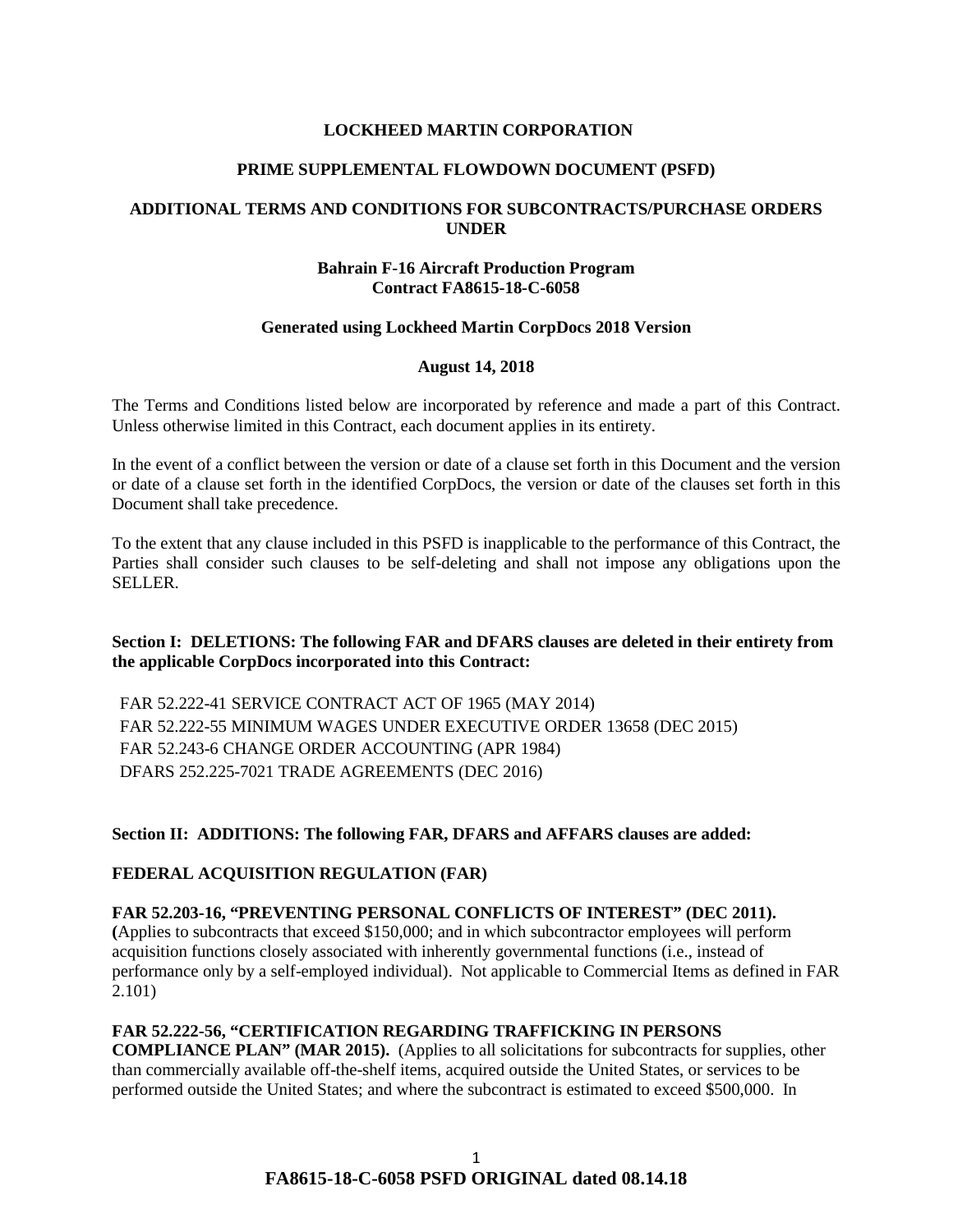paragraph (d,) "Contracting Officer" means "Contracting Officer and Lockheed Martin." In paragraph (e), "Government" means "Lockheed Martin.")

**FAR 52.232-16, "PROGRESS PAYMENTS" (APR 2012).** ("Contracting Officer" means "Lockheed Martin" except in paragraph (g) where it means "Lockheed Martin or Contracting Officer." "Government" means "Lockheed Martin" except: (1) in paragraphs (d), (e) and (j)(5) where the term is unchanged and (2) in paragraphs (g) and (i) where it means "Lockheed Martin and the Government." Not applicable to Commercial Items as defined in FAR 2.101)

**FAR 52.232-17, "INTEREST" (MAY 2014).** ("Government" means "Lockheed Martin." Not applicable to Commercial Items as defined in FAR 2.101.)

**FAR 52.232-39, "UNENFORCEABILITY OF UNAUTHORIZED OBLIGATIONS" (JUN 2013).** (Applies to subcontracts where software or services will be retransferred to the Government. .)

**FAR 52.245-9, "USE AND CHARGES" (APR 2012).** (Applies to subcontract involving the use of government property. Communications with the Government under this clause will be made through Lockheed Martin.)

**FAR 52.246-2 ALT 1, "ALTERNATE I - INSPECTION OF SUPPLIES FIXED-PRICE" (JUL 1985).** (Applicable to fixed price incentive subcontracts. "Government" means "Lockheed Martin and the Government" except in paragraphs (f), (j), and (l) where it means "Lockheed Martin." "Contracting Officer" means "Lockheed Martin.")

# **DEFENSE FEDERAL ACQUISITION REGULATION SUPPLEMENT (DFARS)**

**DFARS 252.208-7000, "INTENT TO FURNISH PRECIOUS METALS AS GOVERNMENT-FURNISHED MATERIAL" (DEC 1991).** (Applies in all solicitations for subcontracts for items containing precious metals.)

**DFARS 252.211-7007, "REPORTING OF GOVERNMENT-FURNISHED PROPERTY" (AUG 2012).** (Applies if Seller will be in possession of Government property for the performance of this contract.)

**DFARS 252.219-7004, "SMALL BUSINESS SUBCONTRACTING PLAN (TEST PROGRAM)" (OCT 2014).** (Applies to all subcontracts for participants in the DoD Test Program for the Negotiation of Comprehensive Small Business Subcontracting Plans. Not applicable to Commercial Items as defined in FAR 2.101.)

**DFARS 252.225-7027, "RESTRICTION ON CONTINGENT FEES FOR FOREIGN MILITARY SALES" (APR 2003).** (The reference to the clause in paragraph (a) means FAR 52.203-5. The blank in paragraph  $(b)(1)$  is completed with "any Government." Subparagraph  $(b)(2)$  is deleted.)

**DFARS 252.225-7028, "EXCLUSIONAR POLICIEWS AND PRACTICES OF FOREIGN GOVERNMENTS" (APR 2003). (**Does not apply for Commercial Items as defined in FAR 2.101**.)** 

**DFARS 252.228-7001, "GROUND AND FLIGHT RISK" (JUN 2010). (**In paragraph (a)(1)(i) "this contract" means "the prime contract." The following is added at the beginning of the clause: "Communications between Seller and the Government shall be made through Lockheed Martin. Any equitable adjustment provided for this Clause shall be implemented in this Contract to the extent such

# **FA8615-18-C-6058 PSFD ORIGINAL dated 08.14.18**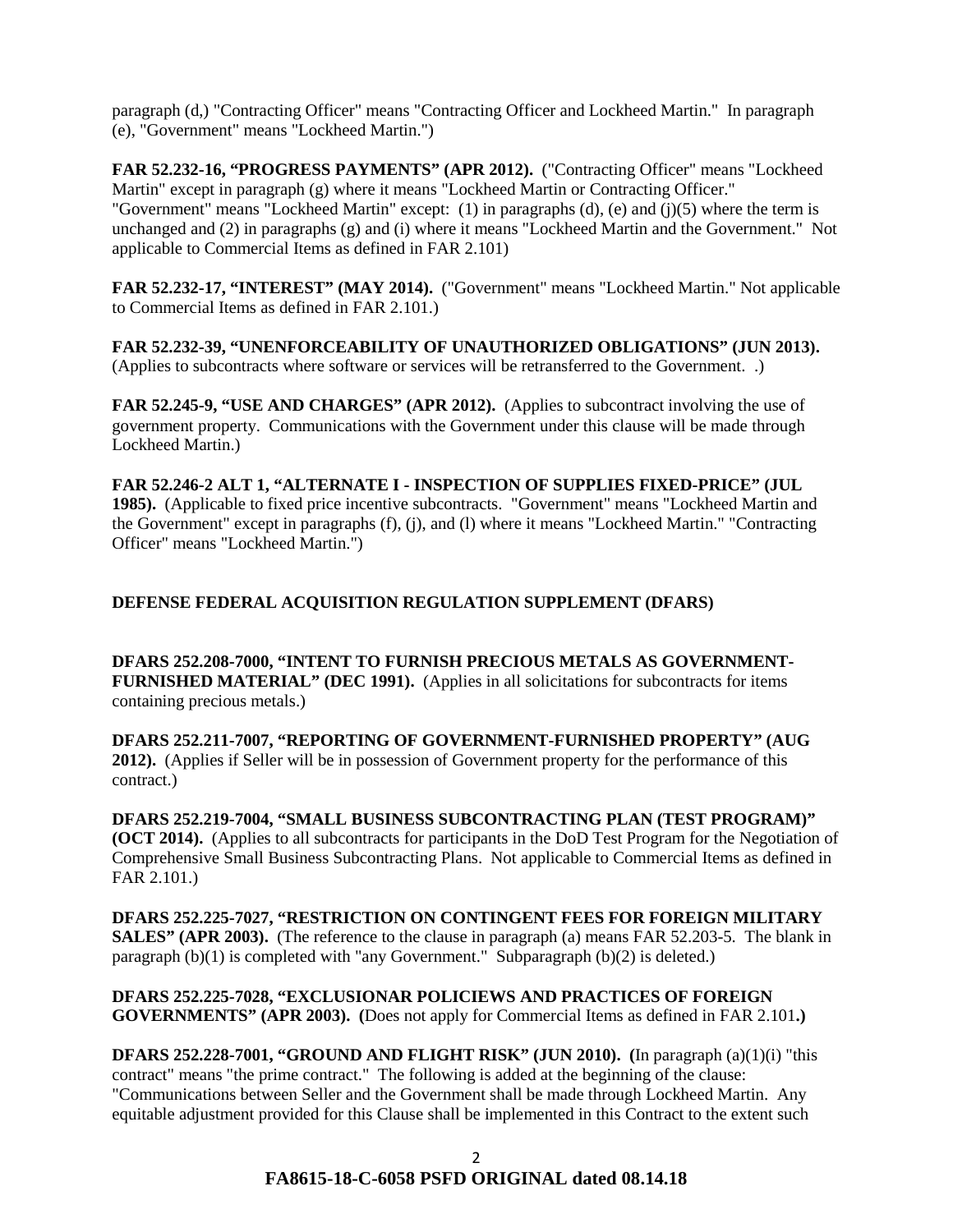adjustment is implemented in the prime contract." Subparagraphs  $(d)(2)(ii)$ ,  $(d)(3)(ii)$  and the last sentence of subparagraph (j)(2) are deleted. Does not apply for Commercial Items as defined in FAR 2.101**.)**

**DFARS 252.234-7002, "EARNED VALUE MANAGEMENT SYSTEM" (SEP 2015).** (Applies to cost or incentive contracts valued at \$20,000,000 or more. "Government" means "Lockheed Martin and Government." Paragraphs (i) and (j) are deleted. Not applicable to Commercial Items as defined in FAR 2.101.)

**DFARS 252.234-7004, "COST AND SOFTWARE DATA REPORTING SYSTEM" (NOV 2014).** (Applies to subcontracts in excess of \$50,000,000. In paragraph (b), "Government" means Lockheed Martin. Not applicable to Commercial Items as defined in FAR 2.101.)

## **DFARS 252.237-7010, "PROHIBITION ON INTERROGATION OF DETAINEES BY**

**CONTRACTOR PERSONNEL" (JUN 2013).** (Applies if subcontract requires subcontractor personnel to interact with detainees in the course of their duties.)

**DFARS 252.243-7002, "REQUESTS FOR EQUITABLE ADJUSTMENT" (DEC 2012). (**Applies if subcontract is over \$150,000. "Government" means "Lockheed Martin." Does not apply for Commercial Items as defined in FAR 2.101**.)**

**DFARS 252.245-7004, "REPORTING, REUTILIZATION, AND DISPOSAL" (DEC 2017).** (Applies if government property will be located at supplier's facilities. "Contracting Officer" means Lockheed Martin.)

**DFARS 252.246-7000, "MATERIAL INSPECTION AND RECEIVING REPORT" (MAR 2008).** (Applies if subcontract requires delivery of Item(s) directly to the Government.)

**DFARS 252.246-7001, "WARRANTY OF DATA" (MAR 2014).** (Applies if Seller is required to provide data. "Government" means "Lockheed Martin or the Government." "Contracting Officer" means "Lockheed Martin." The last sentence in paragraph (b) is changed to read as follows: "The warranty period shall extend for three years after completion of delivery of the data to Lockheed Martin, or if the data is delivered to the Government, either by Lockheed Martin or Seller, the warranty period shall extend for three years after delivery to the Government." Does not apply for Commercial Items as defined in FAR 2.101**.)**

**DFARS 252.246-7001 ALT 1, "ALTERNATE 1 - WARRANTY OF DATA" (MAR 2014).** 

**(Applicable to** fixed-price-incentive solicitations and contracts; not applicable to Commercial Items as defined in FAR 2.101. "Government" means "Lockheed Martin or the Government." "Contracting Officer" means "Lockheed Martin." The last sentence in paragraph (b) is changed to read as follows: The warranty period shall extend for three years after completion of delivery of the data to Lockheed Martin, or if the data is delivered to the Government, either by Lockheed Martin or Seller, the warranty period shall extend for three years after delivery to the Government.")

# **ARMY FEDERAL ACQUISITION REGULATION SUPPLEMENT**

**AFARS 5352.223-9000, "ELIMINATION OF USE OF CLASS I OZONE DEPLETING SUBSTANCES (ODS)" (NOV 2012).** (The blank in paragraph (d) is completed with "None." In paragraph (d), "Contracting Officer" means "Lockheed Martin." Not applicable to Commercial Items as defined in FAR 2.101.)